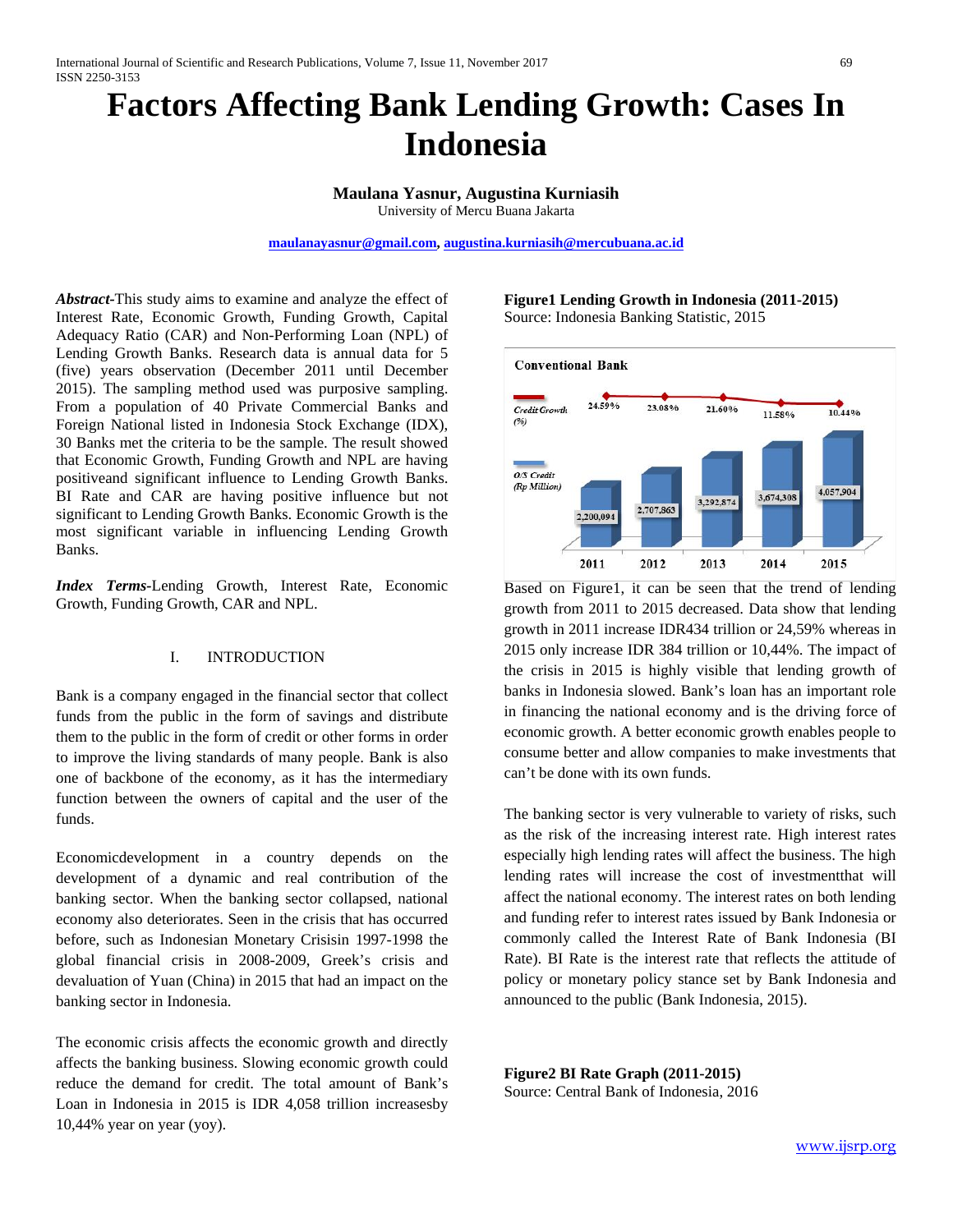

In carrying out its functions, the bank is in dire need of funds. Therefore, every bank is always trying to obtain optimal funding but with a reasonable cost of money. Bank funds come from two main sources, first from the internal funds, such as capital injection or sale of shares, fertilization reserves, retained earnings, and others. Capital owned by a bank is a very important factor for a business development. Capital Adequacy Ratio (CAR) is a ratio used to measure the adequacy of capital owned by a bank. The higher the CAR has, the greater the financial resources that can be used to anticipate potential losses caused by lending.

The other sources of funds obtained from a third party in the form of deposits, savings, time deposits, call money, and others. The third party funds (TPF) collected by bank operations will be used as funds for the lending. The more funds owned by a bank, the greater the chances of the bank to conduct its activities in achieving the objectives such as lending. In taking the decision to distribute loan, the bank must be careful because the decision to distribute the funds in the form of loan is always followed by the risks that may arise.

The risk is the possibility of the interrupted payments, better known as the credit risk in the form of non-performing loans (NPL). An interrupted payment can be caused by two factors: The factors derived from the bank itself and the customer. The interrupted loan repayments can be measured by looking at the number of loans granted bybanks with troubled loan repayments made by customers to the bank.

To avoid the high NPL, bank need to consider the efficient allocation of funds such as lending that can provide high returns where NPL rate is not too high. Inefficient allocation of funds led to reduced lending. This occurs because the amount of capital is reduced so that the funds will be disbursed in the next period lessened. These circumstances hamper the bank's operations and lower bank's income.

Table1 Third Party Funds, CAR and NPL of Commercial Banks in Indonesia 2011 - 2015.

| <b>Conventional</b><br><b>Bank</b> | 2011  | 2012 | 2013                    | 2014 | 2015  |
|------------------------------------|-------|------|-------------------------|------|-------|
| <b>Third Party</b><br><b>Funds</b> |       |      | 2,785 3,225 3,664 4,114 |      | 4.413 |
| (IDRBillion)<br>$CAR$ $(\% )$      | 16.05 |      | 17.43 18.13 19.57       |      | 21.39 |

|       |       | <b>BI</b> Rate |                |                                           |      |      |      |         |      |
|-------|-------|----------------|----------------|-------------------------------------------|------|------|------|---------|------|
| 9.00% |       |                |                | 11, November 2017                         |      |      |      |         | 70   |
| 8.00% |       | 7.50%          | 7.75%<br>7.50% | NPL(%)                                    | 4.26 | 3.09 | 2.76 | . 89. ، | 2.59 |
| 7.00% | 6.00% | 5.75%          |                |                                           |      |      |      |         |      |
| 6.00% |       |                |                | Source: Indonesia Banking Statistic, 2015 |      |      |      |         |      |
| 5.00% |       |                |                |                                           |      |      |      |         |      |

The table above shows that the movement of third party funds (TPF) has increased since 2011 - 2015. CAR has increased since 2011 - 2015 and NPL decrease since 2011 - 2014 but increased again in 2015.

Based on this background, the title of this research is "The Influence of Interest Rates, Economic Growth, (Third Party) Funds Growth, CAR and NPL on the Banking Loan's Growth (Study on National Private Banks Foreign Exchange Listed in Indonesia Stock Exchange Period 2011-2015). Understanding the above descriptions about the importance of knowing what factors can affect the Bank Loan Growth, the problem's formulations are as follows: (1) Does the BI Rate affect the growth of bank lending? (2) Does eeconomicsgrowth affect the growth of bank lending? (3) Does the thirdparty fund growth affect the growth of bank lending? (4) Does the CAR affect the growth of bank lending? (5) Does the NPL affect the growth of bank lending?

# II. IDENTIFY, RESEARCH AND COLLECT IDEA

Shareholder is a person or legal entity who legally own one or more shares in the company. According to Smerdon (2010), Shareholders Theory explained about the relationship between the company's management and shareholders that aim to help management to improve the creation of value for the company by managing its resources to create value added and improve the financial performance of the company.

According to Hartono (2010) the information announcement will give a signal to investors in making investment decisions. If the announcement contains a good-news, it is expected that the market will react positive when the announcement was made. At the time the information was announced and all market participants have received such information, market participants must first analyze and interpret this information as a good signal (good news) or poor signal (bad news). If the announcement interpreted as a good signal for investors, then there is a change in the volume of stock trading.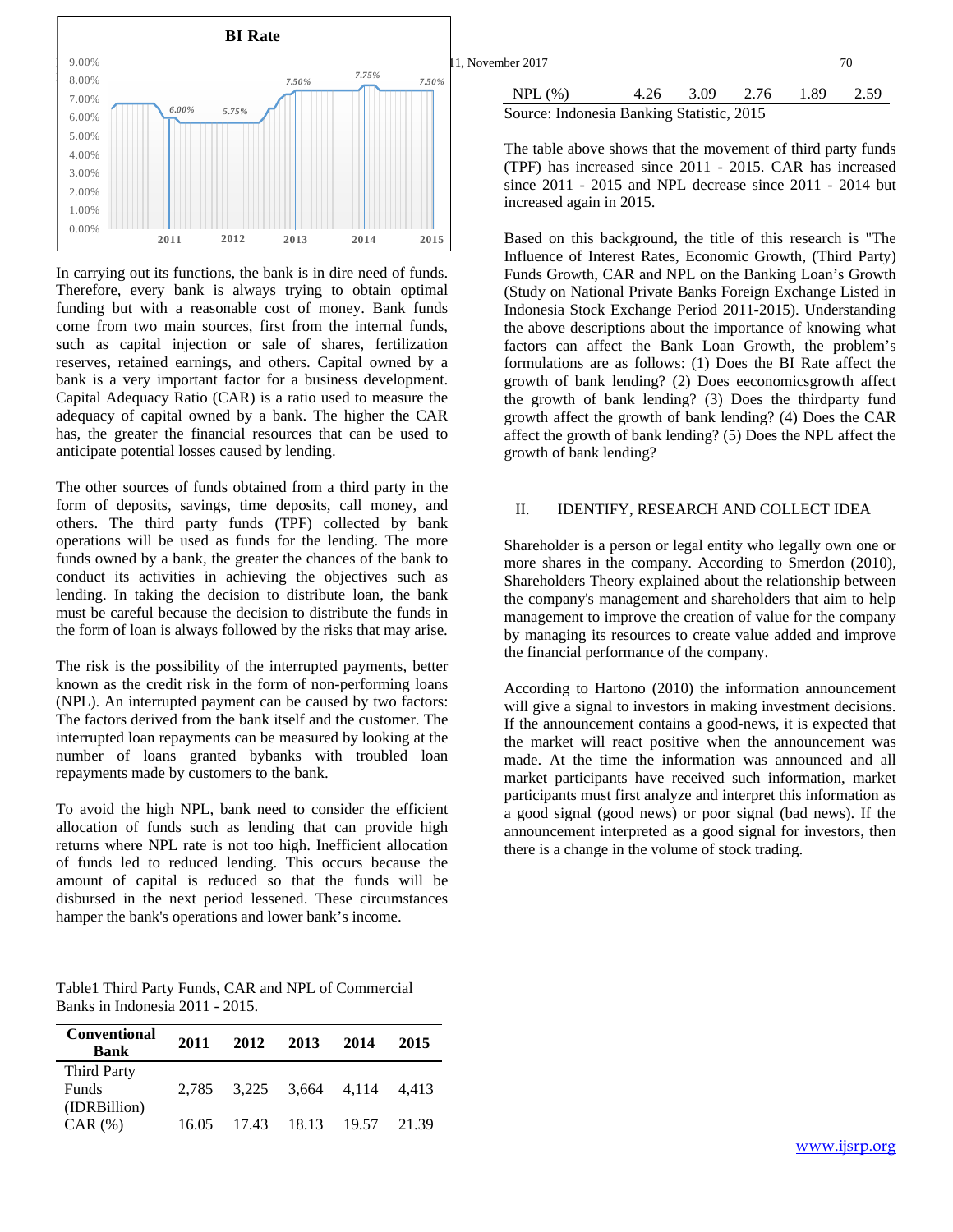Lending (loan) definition according to Banking Basic Law (Undang- Undang Pokok Perbankan) No. 14/1967 Chapter 1 Article 1 and 2: Loan is the provision of money or equated with that based on the agreement between bank and the borrower. Borrower is obliged to repay their debts after a certain period of time with the amount of interest that has been determined. Further refined in Banking Basic Law No.7/1992 as amended by Banking Basic Law No.10/1998: Credit is the provision of money or bills can be equated with that based on borrowing agreements to pay off debts after a certain period with the amount of interest.

Loan process is done carefully by the banks with a view to achieving the goals and objectives of the loan. When banks set lending decisions, the targets to be achieved is a safe, effective, and generate revenue loan. Secure in the sense that the bank will be able to receive back the economic value that has been submitted, purposeful intention is that the use of credit must be in accordance with the plan established credit, and generate revenue means the loan must contribute revenue for the bank, the debtor company, and society in general (Taswan, 2006).BI Rate is the interest rate that reflects the attitude of policy or monetary policy stance set by Bank Indonesia and announced to the public (www.bi.go.id). BI Rate announced by the Board of Governors of Bank Indonesia monthly and implemented on monetary operations conducted by Bank Indonesia through the management of liquidity (liquidity management) in money markets to achieve the operational target of monetary policy. Economic growth can be defined as the process of continuously changing economy condition towards a better state for a certain period. Economic growth can as well be defined as the increase in production capacity of an economy that is realized in the increase in national income. The economy is said to be growing if the number of real remuneration to the use of factors of production in a given year is greater than the previous year. The indicators used to calculate the rate of economic growth are: (1) The growth rate of the GDP (Gross Domestic Product) and (2) The growth rate of GNP (Gross National Product) (www.bps.go.id).

Third party funds according to the Banking Basic Law No. 10/1998 are: Funds entrusted by the public to the bank based on deposit agreement funds in the form of demand deposits, time deposits, certificates of deposit, savings, or other similar forms with it. These resources are the most important source of funds for the operations of the bank and is a measure of success if the bank able to finance its operations. The sources of funds are as follows (Banking Basic Law No. 10 of 1998): (1) Demand deposits are deposits which may be withdrawn at any time by check, forms of payment order, or by transfer. (2) Time deposits are deposits that can be withdrawn only at certain times based on the agreement with the bank and Depositors. (3) Savings are deposits that can be withdrawn only under certain agreed terms, but it can't be withdrawn by check, bank draft, or other instrument that is equivalent to them.

Capital Adequacy Ratio (CAR) is a measure of capital adequacy ratio assessment in the context of the soundness of which is owned by each bank. CAR measured by the ratio between capital equity to Risk Weighted Assets (RWA). Since the crisis period up to the present CAR become the main reference in determining the health of banks (Central Bank Governor's Decree April 1999), the Governor of Bank Indonesia officially announced the implementation of Indonesian Banking Architecture (API), which is a blueprint on the direction and order of the national banking system in the future. One of the API program is requiring a minimum capital for commercial banks (including BPD) to IDR 100 billion with a minimum CAR of 8% at the latest in 2010. According to Bank Indonesia Circular Letter No. 13/30 /

DPNP dated December 16, 2011 CAR formulated as follows:

```
CAR = (Capital Equity/RWA) \times 100\%
```
Credit risk is defined as the risk associated with the possible failure of the client to pay its obligations or the risk that the debtor cannot repay their debts (Ghozali, 2007). Credit risk can arise for several reasons: (1) Possibility of loans granted by banks or bond (IOU) purchased by the bank unpaid. (2) Non-compliance with the obligations, which the banks involved, could be through another party, such as a failure to meet obligations on derivatives contracts. (3) Settlement with the exchange rate, interest rates and derivatives. According to Bank Indonesia Circular Letter (SE Bank Indonesia) No. 6/23 / DPNP dated May 31, 2004 NPL formulated as follows:



Figure4Theoretical Framework

The research approach used in this study is a quantitative research method. Quantitative research method can be interpreted as a method of research that is based on the philosophy of positivism, is used to examine the population or a particular sample. This research use causalexplanativeapproach to obtain clarity or explain phenomenon, explain relationships, examine the influence (causal relationships) between variables, evaluating, and knowing the difference or compare one or more groups or differences in the conditions of one or more groups.

The population in this study is National Private Commercial Bank listed on Indonesia Stock Exchange (BEI) in 2011-2015 with the total of 40 banks while the number of samples taken was 30 banks. The data used in this study is a data pool, in the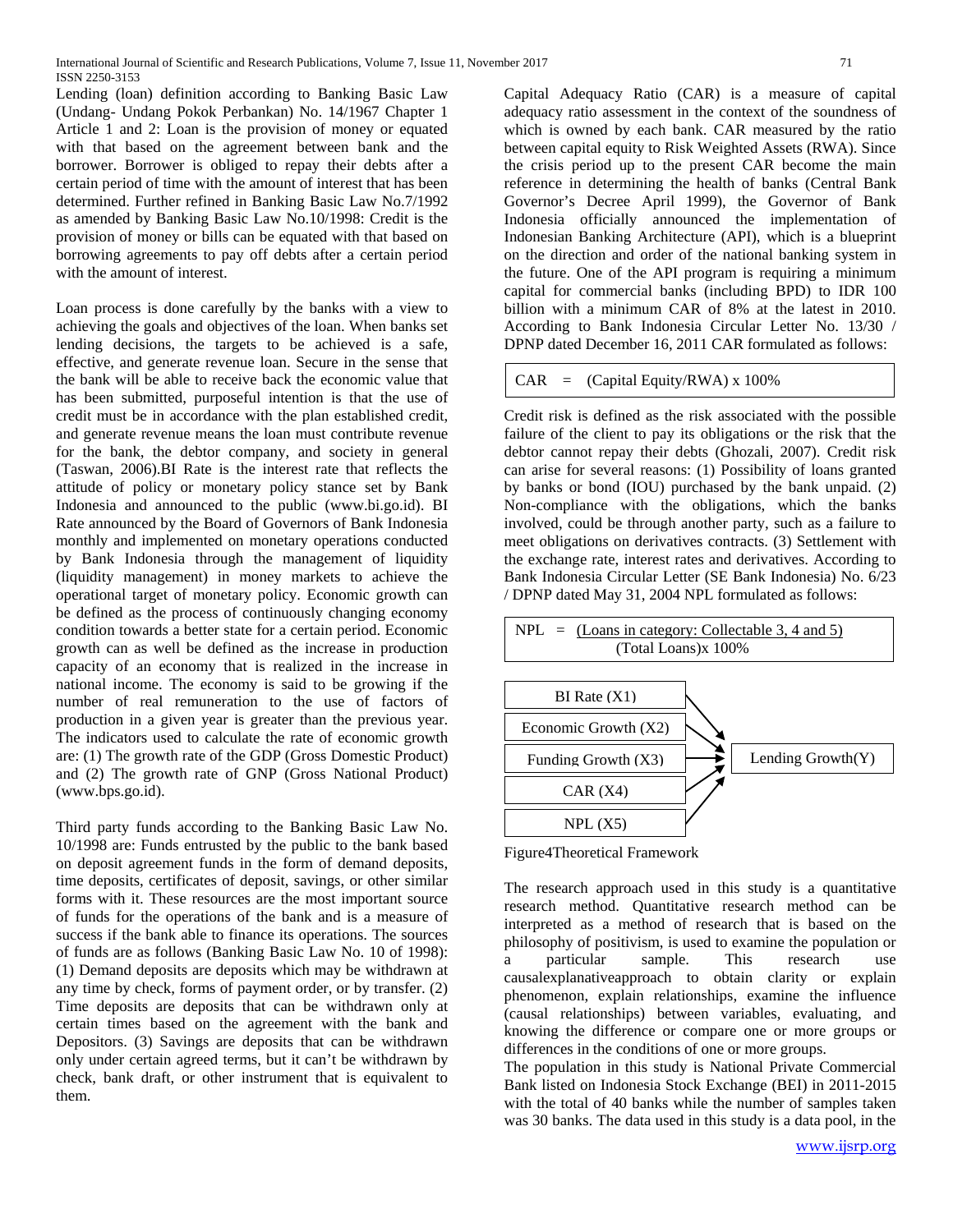form of financial statements of each bank that listed on the Indonesia Stock Exchange in the period of 5 years in a row from 2011 to 2015.

Data collection techniques in this study are secondary data from various sources. In order to support this study the authors also do library research. Data analysis techniques in this study are using multiple linear regression analysis that describes the extent to which model variables(independent variables) affect other variables (dependent variable). In this study, the independent variables are the BI Rate, Economic Growth, Growth Third Party Funds, CAR and NPL. And for the dependent variable is lending growth. Multiple Linear Regression models were used performed with SPSS statistical computer. Based on the framework, the mathematical model in this study is:

$$
Y = \alpha + b_1.X_1 + b_2.X_2 + b_3.X_3 + b_4.X_4 + b_5.X_5 + e
$$

- $Y =$  Lending Growth
- $\alpha$  = constant
- $b1 b5$  = regression coefficient of each independent variable
- $x1 = BI$  Rate
- $x2 =$  Economic growth
- $x3 =$  Funding Growth
- $x4 = CAR$
- $x5 = NPL$
- $e = error$

# III. RESULTS AND DISCUSSION

Descriptive statistics data in the study is a tool that is used to give a description of the variables used in the study. The results of descriptive statistics use to explain the magnitude of the highest value, the average value and the lowest value of the variable Loan's Growth, BI Rate, Economic Growth, Funding Growth, CAR and NPL. These results are presented in Table2.

# Table2 Descriptive Statistics Data 2011 - 2015.

| Variable (%)           | Minimum  | Maximum | Mean  |
|------------------------|----------|---------|-------|
| Lending Growth         | $-37.14$ | 479.77  | 24.93 |
| <b>BI</b> Rate         | 5.75     | 7.75    | 6.90  |
| <b>Economic Growth</b> | 4.80     | 6.50    | 5.80  |
| <b>Funding Growth</b>  | $-32.99$ | 358.88  | 20.10 |
| <b>CAR</b>             | 8.02     | 45.75   | 16.50 |
| NPL.                   | 0.00     | 5.45    | 1.39  |

Loan has the lowest value of -37.14%, which is the value of Pundi Bank's Loan Growth in 2015. This is caused by the crisis that occurred in 2015 happened in Greece and China, which have direct impact on Indonesia especially Bank Pundi so the Lending Growth decline significantly. The highest value was 479.77%, which is the value of the loan growth of Pundi Bank in 2011. The increase was primarily due to the

transform of the business by laying the groundwork for sustainable growth that covers all aspects. The average value of Lending Growth amounted to 24.93%. This value means that theLending Growth of data samples during the study period had an average value growth of 24.93%.

The lowest value of BI Rate is at 5.75% which is the value of BI Rate in 2012. The value of this happened because in 2012 showed the stability of inflation tends to be low and the Indonesian economy is growing very well. The highest value of BI Rate is at 7.75%, which is the value of BI Rate by 2014. The reasons for BI consideration in making the decision to make the BI Rate: (1) To anchor inflation expectations and ensuring that inflationary pressures after the increase in subsidized fuel prices remained under control at track of  $4 \pm$ 1% in 2015 (2) Preparing for macroprudential policy adjustments in order to expand the sources of funding for banks. The average value of BI Rate is at 6.90%. This value means that the value of BI Rate of data samples during the study period had an average value of 6.90%.

Economic growth has the lowest value of 4.80% which is the value of economic growth in 2015. This occurs because the value of the effects of the economic crisis of Greece and China that have a direct impact on Indonesian Economic Growth. The highest value is at 6.50% which is the value of economic growth in 2011. The thing that makes the value of economic growth are (1) Indonesia has a strong economic fundamentals so as to minimize the impact of the global economic downturn (2) The response policy the right is able to sustain the resilience of the national economy (3) Implementation of monetary and macroprudential policy mix is measured and at the right time has managed to maintain macroeconomic stability and financial system. The average value of Economic Growth amounted to 5.80%. This value means that the value of the sample data Economic growth during the study period had an average value of 5.80%

The lowest value of growth of third party funds amounted to - 32.99% which is the value of Third Party Funds Growth of Bank Pundi in 2015. It is caused by the crisis that occurred in 2015 happened in Greece and China, which have direct impact on Indonesia especially Bank Pundi, The highest value growth of third party funds amounted to 538.88%, which is the value of Third Party Funds Growth of Bank Pundi in 2011. The management strategy is underway to expand the network during the year 2011 by build a large number of offices in various regions have succeeded in doubling the number of existing office, from 19 offices concentrated originally only in several large cities until December 31, 2011 Bank Pundi has had 187 offices spread throughout Indonesia. The average value of the Growth of Third Party Fund amounted 20.10%. This value means that the value of the Growth of Third Party Fund of data samples during the study period had an average value growth of 20.10%.

The lowest value of CAR was at 8.02% which is the CAR of Bank Pundi in 2015. The highest value of CAR is at 45.57%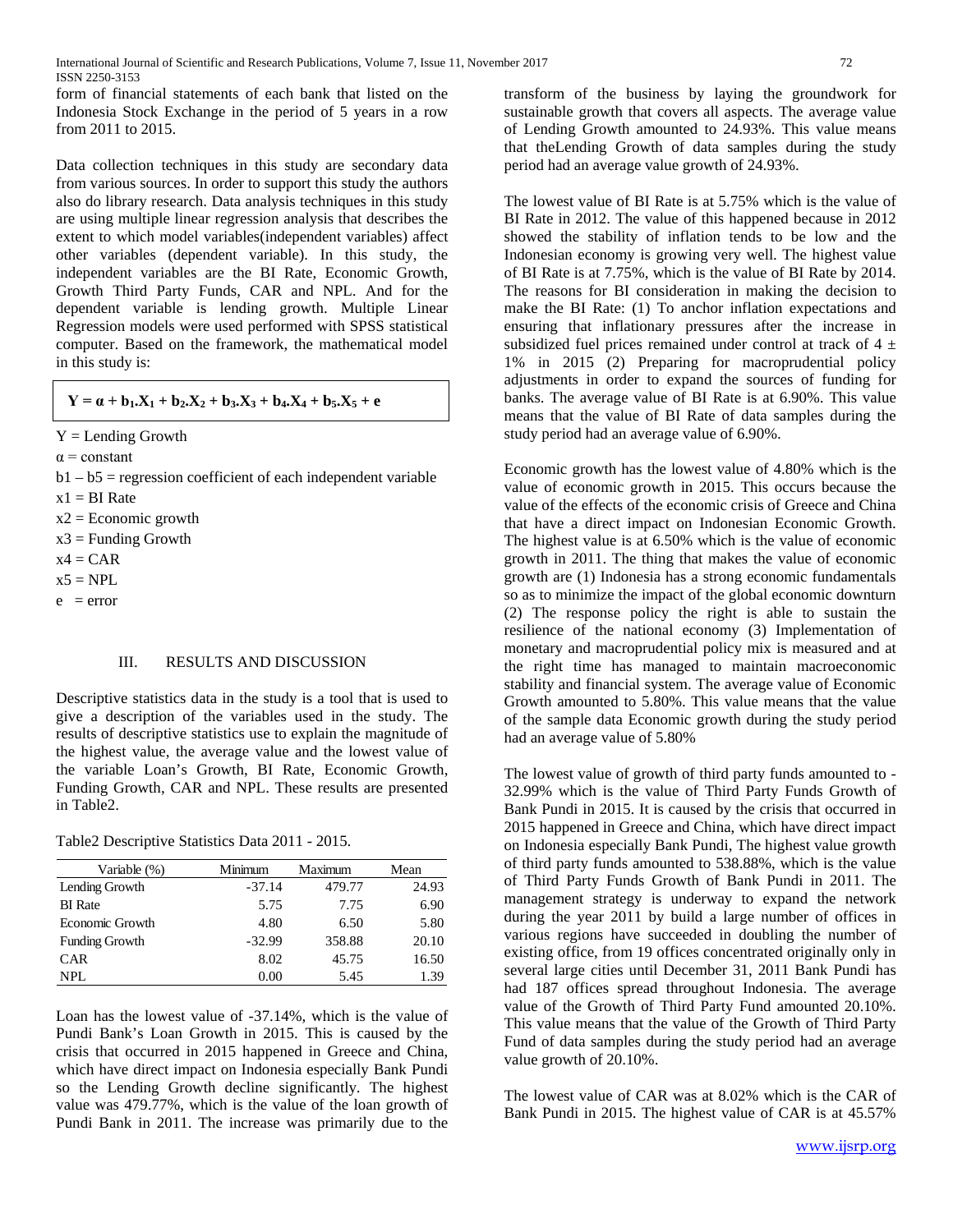which is the CAR of Bank QNB Kesawan in 2011. QNB Kesawan Bank remains committed to maintaining capital strength, which at year-end 2010 there have been strategic rights issue and effectively in early 2011 had been an additional of capital. The average value of CAR is at 16.50%. This value means that the CAR data samples during the study period had an average value of 16.50%.

The lowest value of NPLs amounted to 0.00% which is the value of the Bank Danamon in 2011 and Bank Bumi Arta in 2012 and 2013. The highest value of NPLs amounted 5.45% which is the value of NPL Bank Jtrust in 2014. This was caused by Bank Jtrust previously as Bank Mutiara conduct Allowance for Assets (PPA), which is largely a legacy of the former Bank Century IDR 1.016 trillion and payment of tax debts in the period 2005-2008 amounted to IDR 110 billion, which is also a relic of the former Bank Century legacy.

The average value of NPL amounted 1.39%. This value means that the value of NPL data samples during the study period had an average value of 1.39%. If, based on Bank Indonesia Regulation Number 15/2/ PBI /2013 regarding the Stipulation Status and Actions Continue Monitoring Conventional Commercial Bank said that the Bank is considered to have the potential difficulties endangering its survival if the criteria NPL ratio (NPL) in net terms over 5% of total loans. This shows that on average BUSN Foreign Exchange in Indonesia have a good performance in terms of NPL. Based on normality test using a non-parametric analysis Kolmogorof-Smirnov (K-S) obtained results sig. (2-tailed) of 0,05. It can be concluded that the data were tested for normal distribution has a significant value of  $\geq$  5%.

Table3.Multicollinearity Test Result.

| Variable              | <b>Tolerance</b> | VIF   |
|-----------------------|------------------|-------|
| <b>BI</b> Rate        | .500             | 2.001 |
| Economic Growth       | .482             | 2.076 |
| <b>Funding Growth</b> | .975             | 1.026 |
| CAR                   | .899             | 1.112 |
| NPL.                  | .896             | 1.116 |

Multicolinearitytest results show that the BI Rate, Economic Growth, Growth of Third Party Funds, CAR and NPL free of Multicolinearity indicated by the value of Tolerance > 0.10 and VIF <10. Based on Heteroschedasticity tests conducted showed that the variables tested had a significance of  $> 5\%$  so that it can be concluded that the variables that were tested did not have Heteroschedasticity. The autocorrelation test results show that the basis for decision-making is a 4-dl  $\langle d \rangle$ , so that the decisions taken are H0 (no positive autocorrelation). Due to the results show that the presence of autocorrelation between variables, it is necessary to do 'Run Test'. After the 'Run Test' autocorrelation, the obtained sig. (2-tailed)> 0.05, which means H0 failed rejected. Thus, the data used is quite random so that there are no issues of autocorrelation in the data being tested. The results that have been done using

classical assumption test results that the variables tested is free problem of normality, heteroscedasticity and autocorrelation.

Table4.The Impact of Interest Rate, Economic Growth, FundingGrowth, CAR, and NPL on Lending Growth of Private Commercial Banks and Foreign National in Indonesia Stock Exchange (IDX).

| <b>Variable</b>          | <b>Coefficient</b> | $t_{value}$ | Prob.  |
|--------------------------|--------------------|-------------|--------|
| Constant                 | $-0,4959$          | $-1,7948$   | 0,0748 |
| <b>BI</b> Rate           | 0,7276             | 0,3561      | 0,7223 |
| Economic Growth          | 6,3829             | 2,5546      | 0,0117 |
| <b>Funding Growth</b>    | 1,1899             | 32,1997     | 0,0000 |
| <b>CAR</b>               | 0,2920             | 0,9323      | 0,3528 |
| <b>NPL</b>               | 2,6948             | 2,5282      | 0,0125 |
| $R$ - $_{\text{square}}$ | 0,8840             |             |        |
| $F_{\text{-value}}$      |                    | 219,9621    | 0,0000 |

Based on Hypothesis Testing Results Table above, the linear regression equation are as follows:

**Lending Growth = -0.4959 + 0.7276 BI Rate + 6.3829 Economic Growth+ 1.1899 Funding Growth +0.2920 CAR + 2.6948 NPL**

Based on the hypothesis test results that the value of Adjusted  $R<sup>2</sup>$  is equal to 0.8802, this means that 88.02% of credit variation can be explained by the variation of the five independent variables BI Rate, Economic Growth, Funding Growth, CAR and NPL while the remaining 11.98% is explained by other causes outside the model. Test Results-F shows that the calculated F value is 219.962 with a significance level of 0.000. The significance level of less than 0.05, thus the regression model can be used to predict the dependent variable Lending Growth or jointly independent variable BI Rate, Economic Growth, Funding Growth, CAR and NPL effect on the dependent variable Lending Growth.

Based on t-test results above, it can be discussed the following hypotheses: (1) H1: BI Rate has significant negative effect in Bank Lending Growth. BI Rate has a regression coefficient of 0.7276 with a significance value of 0.7223 or  $> 0.05$ , it means that partially independent variables BI Rate has positive but not significant effect on the dependent variable Bank Lending Growth (the hypothesis is rejected).(2) H2: Economic Growth has significant positive effect on growth in Bank Lending Growth. Economic growth has a regression coefficient value of 6.3829 with a significance value of  $0.012$  or  $0.05$ , it means that Economic Growth has significant positive effect on the growth of Bank Lending Growth (the hypothesis is accepted). (3) H3: Third Party Fund Growth has significant positive effect on growth in Bank Lending Growth. Growth in deposits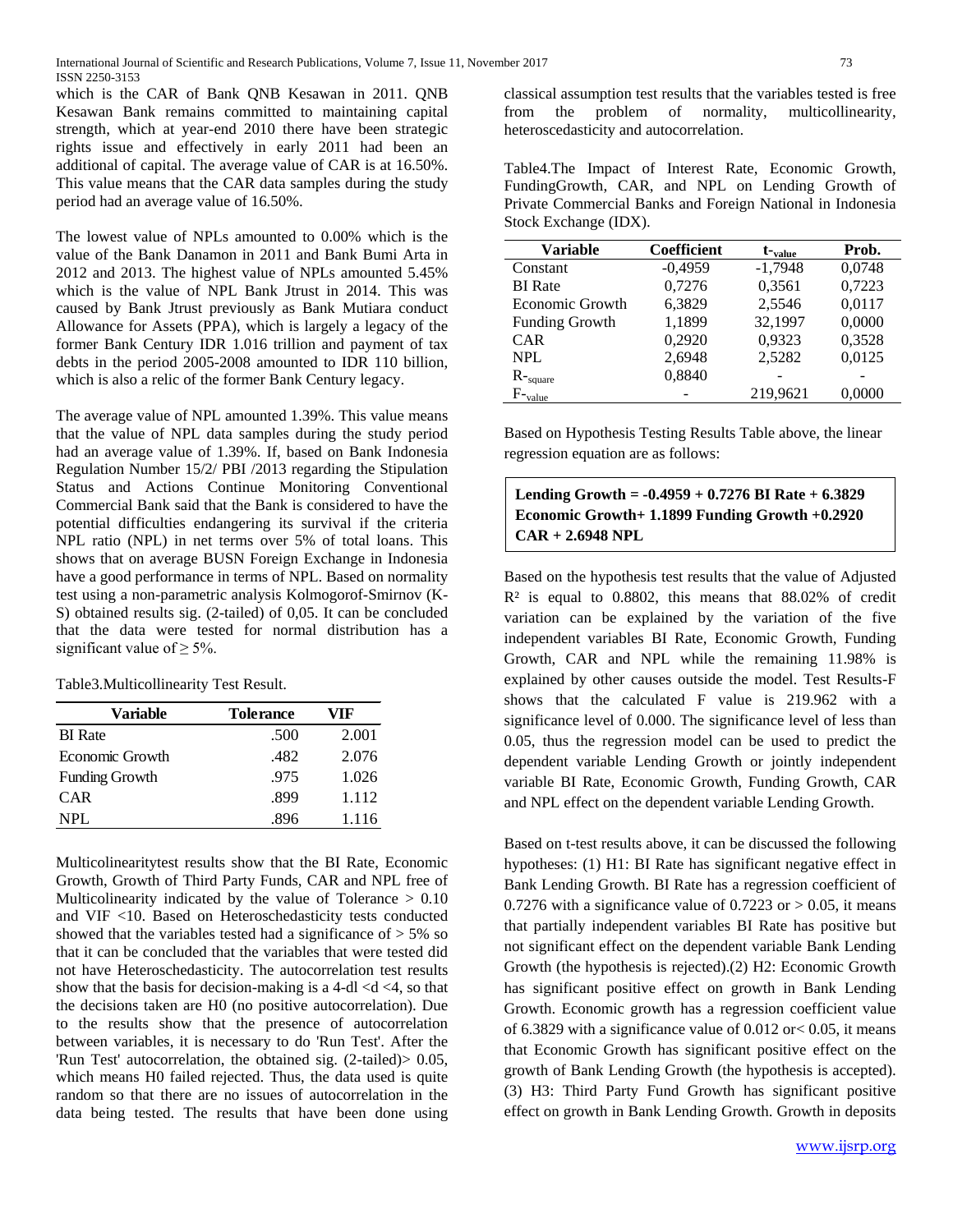has a regression coefficient value of 1.1899 with a significance value of 0.000 or< 0.05, it means that in partial Independent deposit growth has significant positive effect on the growth of Bank Lending Growth (the hypothesis is accepted). (4) H4: CAR has significant positive effect in Bank Lending Growth. CAR has a regression coefficient value of 0.2920 with a significance value of 0.353 or  $> 0.05$ , it means that in partial Independent CAR has positive effect on the dependent variable Bank Lending Growthbut not significant (the hypothesis is rejected). (5) H5: NPL has significant negative effect on growth in bank lending. NPL has a value of regression coefficient of 2.6948 with a significance value of 0.013 or< 0.05, it means that in partial Independent NPL has significant positive effect on the dependent variable Bank Lending Growth (the hypothesis is accepted).

### **BI Rate influence on Bank Lending Growth**

The results of this study indicate that an increase or decrease in the BI Rate during the study period did not affect Bank Lending Growth. Although BI on an upward trend, but the number of outstanding loans continued to experience growth despite figures showed insignificant. BI Rate is the monetary policy rate set by Bank Indonesia (as a Central Bank) and announced to the public that in theory if the BI Rate increases will result in bank lending rates will be increased so that the wishes of the people in the use of loan will decrease. However, based on the results of this study indicate that although BI Rate increase or decrease, this does not affect the rate of growth of bank lending.The results of this study strengthen the results of a previous study conducted by Pratt (2010) and Tahir (2015) which states that the BI Rate had no effect on bank lending. Meanwhile, the results of this study have differences with research conducted by Eswanto et al (2016), Tandris et al (2014) and Lucky (2012) which states that the Interest Rate Loans have a negative impact significantly on demand for loans, and vary also with research done by Son (2015) which states that the BI Rate has a significant influence on bank lending.

# **Economic Growth influence on Bank Lending Growth**

The results of this study indicate that an increase or decrease of Economic Growth during study period affect the Bank Lending Growth. The higher Economic Growth it will make people's incomes higher so as to increases the ability of people to use Bank Lending and vice versa. The bank industry, which is part of the country's financial sector development, will distribute society's savings to the company in the form of loan creation. It is then expected to stimulate the process of Economic Growth through increased productivity and support economic activity in all fields. The results of this study confirms the results of previous research conducted by

Reza (2013), Susanti (2010), and Korkmaz (2015) stating that Economic Growth positive influence on growth of bank lending.

## **Funding Growth influence on Bank Lending Growth**

The results of this study indicate that an increase or decrease of Third Party Funds (DPK) Growth during study period affect Bank Lending Growth. The higher DPK Growth collected by banks it will encourage an increase in the amount of outstanding loans and vice versa. Lending a top priority in the allocation of bank funds, this is because the source of funds comes from the community bank so that the bank should be channeled back Funds collected to community in the form of loan. Besides that Lending is the main activity of the bank as a business entity to results in a profit. Experience and capabilities possessed loan also contributed to the courage of banks in lending. The results of this study confirms the results of previous research conducted by Pratama(2010), Putra (2015), Reza (2013), Rejeki (2012) and Binangkit (2010) stating that DPK Growth positive influence on Growth of Bank Lending. While according Eswanto et al (2016) states that DPK Growth is not having influence to Bank Lending Growth.

### **CAR influence on Bank Lending Growth**

The results of this study indicate that an increase or decrease of CAR during study period did not affect Bank Lending Growth. CAR which is the ratio of performance to measure the Capital Adequacy of bank owned by the bank can be used as internal factors in determining the level of bank lending. If CAR high, it will increase the financial resources to able to provide Bank Lending Growth, but based on the results of this study indicates that the bank has the car high and low doesn't affect the rate of Bank Lending Growth. The results of this study confirms the results of previous research conducted by Pratiwi and Hindasah (2014) and Berrospide (2015) stating that CAR is not having influence to Growth of Bank Lending, while according Yuliana (2014), Buchory (2014) and Labonne & Lame (2012) states that CAR is having influence to Bank Lending Growth.

#### **NPL influence on Bank Lending Growth**

[www.ijsrp.org](http://ijsrp.org/) The results of this study indicate that an increase or decrease of NPLs during study period affect Bank Lending Growth. Based on theory and supported by previous research states that higher NPL will encourage a decrease in the number of loans disbursed and vice versa. But the results point to the contrary, where the higher NPLs, Bank Lending Growth will be higher. These things can happen because it is one of the strategy bank, given in accordance with the no 15/2/PBI/2013 which states that if the bank had NPL above 5%, including bank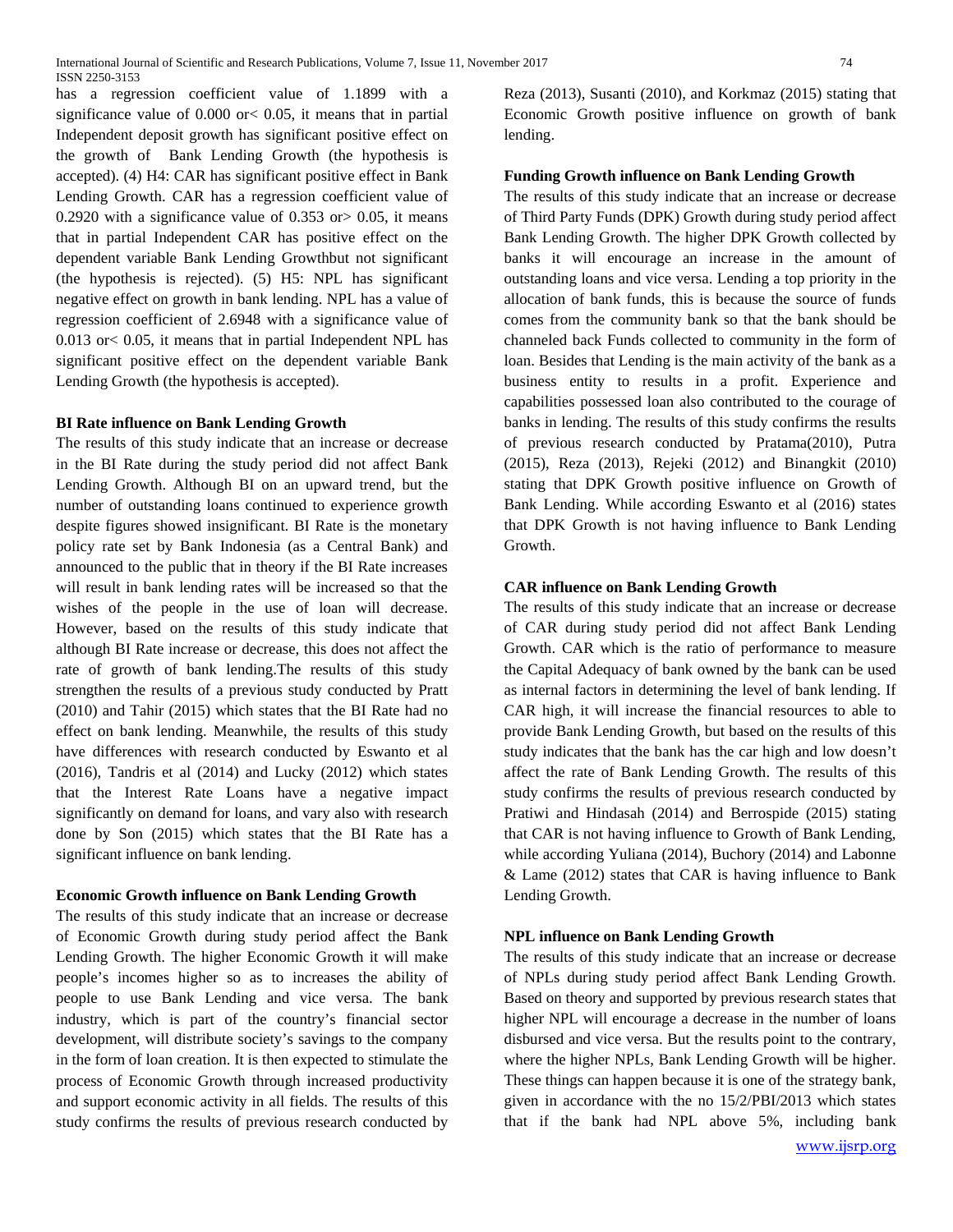supervision of BI and OJK. Therefore, banks try continue to improve its Bank Lending Growth with the expectation that Bank Lending Growth could help to return of the smooth operation of the Bank's Business or as well as the average value of NPLs of all banks amounted to 1.39% is considered still far below 5%, the bank still continue to improve loan. The results of this study confirms the results of previous research conducted by Yuliana (2014), Rejeki (2012), Putra (2015) and Binangkit (2014) stating that NPL positive influence on Bank Lending Growth. While according Eswanto et al (2016) and Cucinelli (2015) states that NPL negatively influence demand for Bank Lending.

#### IV. CONCLUSIONS

The conclusions can be drawn through the analysis of data and information gained from this study are as follows: Economic Growth, Funding Growth and NPL are having positive influence to Bank Lending Growth Banks while BI Rate and CAR are not having significant influence to Bank Lending Growth. Economic Growth is the most significant variable in influencing Bank Lending Growth.

# V. SUGGESTION

As for the recommendation that can be given through the results of this study are as follows: (1) for the banking industry, based on the results of the research show that the variables that have the highest coefficient of Economic Growth. For the bank management if you want to get your business growth in this case is Bank Lending Growth that must be considered a major focus is on Economic Growth that is being experienced. The bank should be keen to take advantage of the Economic Growth that is happening. When the Economic Growth is improving, it can be used as a good momentum for the business development strategy by implementing relevant strategies and the corresponding ability of the company. In addition the Economic Growth, Funding Growth the greater it will make the greater the amount of Credit Bank that can be channeled. Therefore, the bank must perform Funds optimally. Other variable that influence Bank Lending Growth is NPL. The bank must have a good credit management so that NPL rate can be maintained so that owned Bank Lending Growth would be optimal. (2) For regulators (BI and OJK) this research can be used as consideration in terms of decision-making or policy assessment to assist the banking industry in increasing Bank Lending Growth. (3) For Customers and Investors, this research can be used as an illustration of how the banking

system during the period 2011-2015 and can be used for assessing the banking industry in Indonesia. (4) This research is empirical research and there are some limitations some things can be suggested for further research is to deepen the discussion of other factors that influence the Growth of Credit Bank as Inflation, Exchange Rate, Interest Rate, Loan to Deposit Ratio (LDR), Return on Assets (ROA) or Return on Equity (ROE)

#### **REFERENCES**

- [1] Bank Indonesia. (2016). BI Rate. [www.bi.go.id/id/moneter/bi](http://www.bi.go.id/id/moneter/bi-rate/data/default.aspx)[rate/data/default.aspx](http://www.bi.go.id/id/moneter/bi-rate/data/default.aspx)
- [2] Badan Pusat Statistik. (2016). Konsep Produk Domestik Bruto. <https://www.bps.go.id/Subjek/view/id/11>
- [3] Berrospide, Jose M. dan Rochelle M. Edge. (2015). "The Effects of Bank Capital on Lending: What Do We Know, and What Does It Mean?". *International Journal of Central Banking* Vol. 6 No.4 pg 5-54.
- [4] Binangkit, Yogi Lingga. (2014). "Analisis Pengaruh Dana Pihak Ketiga, Non-Performing Loan, dan Suku Bunga Pinjaman terhadap Penyaluran Kredit Modal Kerja, Investasi, dan Konsumsi Bank Pembangunan Daerah (Periode 2003 - 2013)". *Jurnal Ilmiah*. Universitas Brawijaya. Malang.
- [5] Buchory, Achmad Herry. (2014). "Analysis of the Effect of Capital, Net Interest Margin, Credit Risk and Profitability in the Implementation of Banking Intermediation". *European Journal of Business and Management*, Vol.6, No.24. Hal 20-31.
- [6] Cucinelli, Doriana. (2015). "The Impact of Non Performing Loans on Bank Lending Behavior: Evidence from the Italian Banking Sector". *Eurasian Journal of Business and Economics pg 59-71.*
- [7] Eswanto, Rita Andini dan Abrar Oemar. (2016). "Pengaruh Tingkat Suku Bunga Pinjaman, Non Performing Loan, Dana Pihak Ketiga, Inflasi Dan Produk Domestik Regional Bruto Terhadap Permintaan Kredit Bank Umum Di Jawa Tengah Periode 2009-2013". *Tesis*. Universitas Pandanaran. Semarang.
- [8] Ghozali, Imam. (2009). *Aplikasi Analisis Multivariate dengan Program SPSS.* Universitas Diponegoro. Semarang.
- [9] Jogiyanto, Hartono. (2010). *Teori Portfolio dan Analisis Investasi.* Edisi Ketujuh. BPFE. Yogyakarta.
- [10] Korkmaz, Suna. (2015). "Impact of Bank Lendings on Economi Growth and Inflation". *Journal of Applied Finance & Banking*, vol. 5, no.1 pg 57- 69.
- [11] Labonne, Claire and Gildas Lame. (2014). "Lending Growth and Bank Capital Requirements: Binding or Not?". *French Ministry of Finance*, 139 rue de Bercy 75572 Paris Cedex 12. Hal 1-26.
- [12] Moore, W dan R. Craigwall. (2003). "The relationship between commercial banks interest rates and loan sizes". *Applied Financial Economics* Vol. 13, Issue 4. Pg 257-266.
- [13] Pratama, Billy Arma. (2010). "Analisis Faktor Faktor yang Mempengaruhi Kebijakan Penyaluran Kredit Perbankan (Studi pada Bank Umum di Indonesia Periode Tahun 2005 - 2009)". *Tesis*. Program Studi Magister Manajemen, Program Pasca Sarjana. Universitas Diponegoro. Semarang.
- [14] Pratiwi, Susan dan Lela Hindasah. (2014). "Pengaruh Dana Pihak Ketiga, Capital Adequacy Ratio, Return On Asset, Net Interest Margin dan Non Performing Loan Terhadap Penyaluran Kredit Bank Umum di Indonesia. *Jurnal Manajemen Bisnis,* Vol 5, No.2 Yogyakarta.
- [15] Putra, I Gede Oggy Pratama dan Surya Dewi Rustariyuni. (2015). "Pengaruh DPK, BI Rate dan NPL terhadap Penyaluran Kredit Modal Kerja pada BPR di Provinsi Bali Tahun 2009 – 2014". *E-Jurnal EP Unud*, 4 (5), Hal: 451-464.
- [16] Rejeki, Desi Budi. (2012). "Pengaruh Dana Pihak Ketiga (DPK), Non Performing Loan (NPL) dan BI Rate terhadap Tingkat Penyaluran Kredit Perbankan (Studi pada Bank Umum Swasta Nasional Devisa di Indonesia